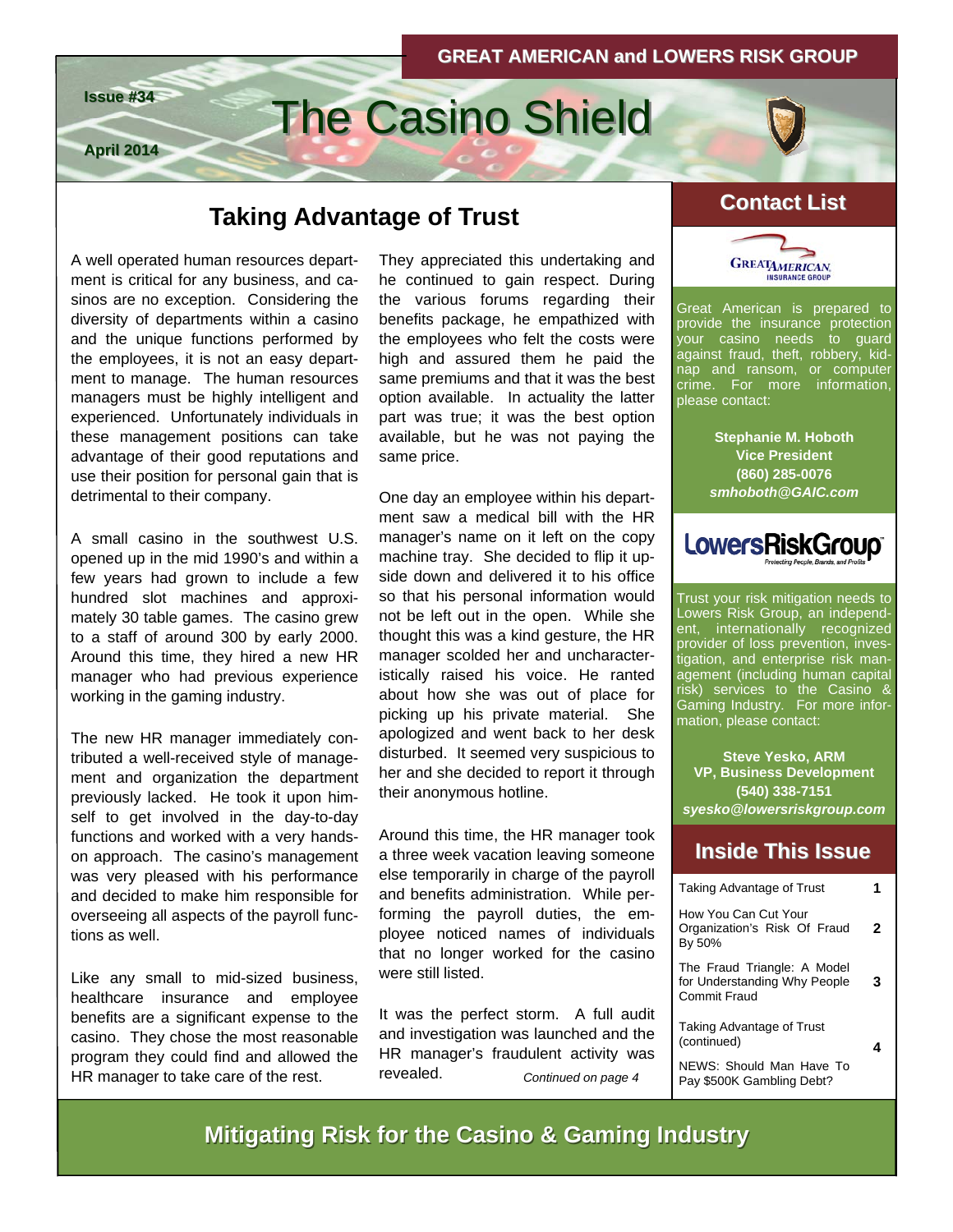### **How You Can Cut Your Organization's Risk Of Fraud by 50%**

You've seen the data before: Organizational fraud is a huge annual cost. Managers want to reduce the costs, so the real questions are to learn why fraud occurs and what to do about it.

The most compelling explanation for organizational fraud is the [Fraud Triangle,](http://www.lowersriskgroup.com/files/LRG-Fraud-Triangle-FINAL.jpg) as summarized in our infographic on the next page. Frauds occur when there is opportunity, one or more employees are under perceived financial pressure (incentives exist), and they can rationalize their fraudulent behavior. These three factors correspond to the legs of the Fraud Triangle.

#### **1. Control the Opportunities to Reduce the Chances of Fraud**

In our experience, organizations can reduce the probability of organizational fraud by just removing one of the legs of the triangle. There are things you can't control, such as employees' spending habits, but if you remove the opportunity for employees to get their hands on an asset without the potential of getting caught, then you've reduced that probability by 50 percent.

#### **2. Opportunities for Fraud Can Emerge as Unintended Consequences**

Some of the factors that can promote opportunities for fraud can be linked to cost reducing strategies since modern businesses try to run very lean. In other words, these opportunities become unintended consequences of well-motivated management decisions.

For instance, coupled with technology, companies can turn more complex processes over to one or a few people, reducing the number of controls required to protect precious assets. For example, in a situation where a single person can balance accounts, and write and sign checks, an opportunity is created. At the same time, managers have fewer avenues for personal oversight of complex organizational structure; they may even cut back on the frequency and depth of internal or external audits.

### **3. Tactics for Thwarting Fraud**

Taking steps to reduce fraud not only saves the company money directly, it also addresses the underwriting criteria insurance companies are likely to use in evaluating a company. Some of the tactics you can use to prevent and detect fraud, as well as demonstrate your program to the insurance companies, include:



- $\boxtimes$  Internal controls
- $\boxtimes$  Segregation of duties
- Comprehensive employee background screening
- $\boxtimes$  Vendor screening and due diligence
- $\boxtimes$  Establishment of a tip line or whistleblower program
- Set the "Tone At the Top"

Controlling organizational fraud requires management review and an organizational culture that promotes healthy behavior. Removing the opportunities for fraud is a vital first step, but one that needs to be revisited on a regular basis as the organization evolves. The opportunities you are trying to suppress are often the unintended consequences of actions you take to grow your business.

*By Mark Lowers, P[resident](http://www.lowersriskgroup.com/news/index.php?id=11)  Lowers Risk Group*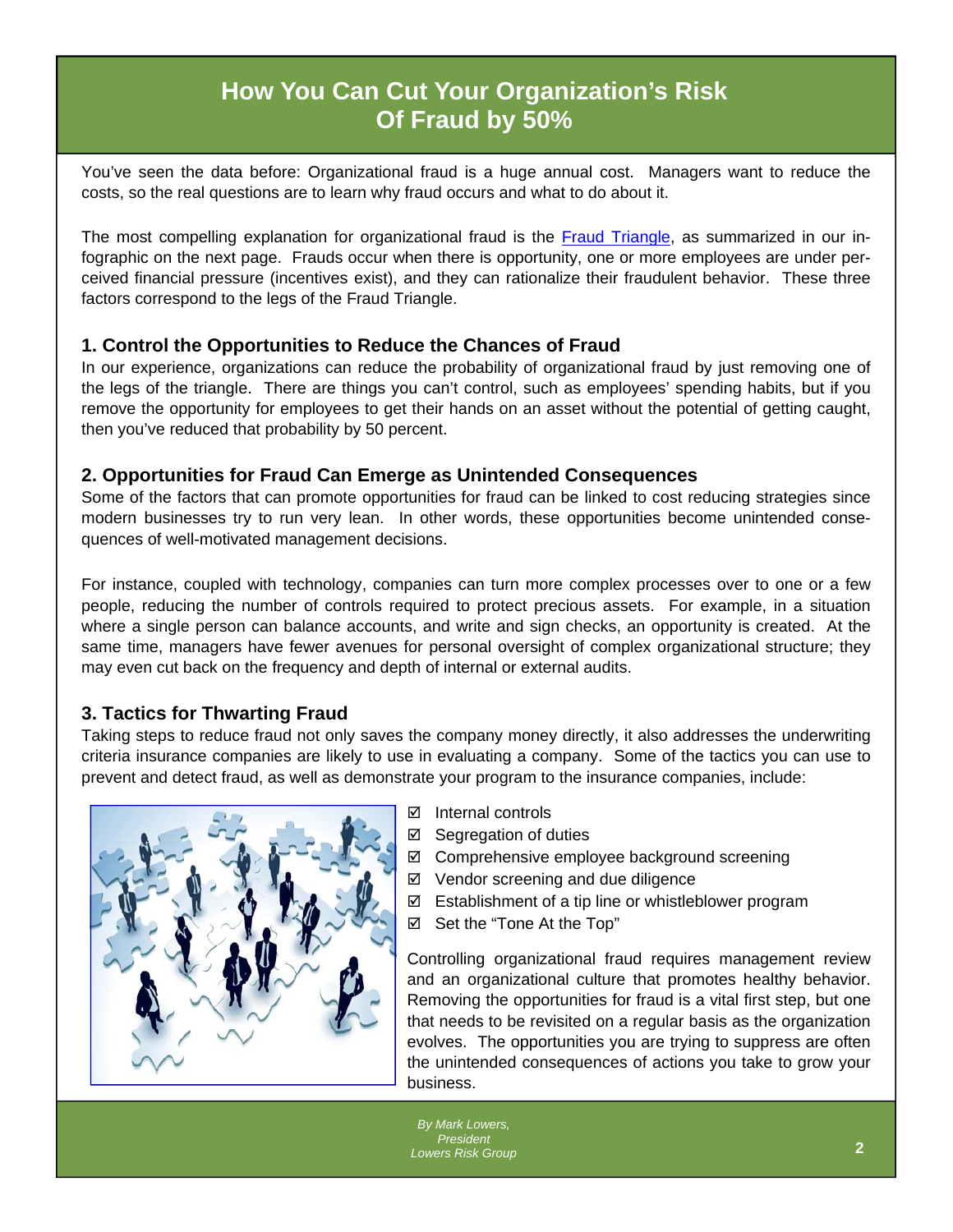### **The Fraud Triangle:** A Model for Understanding Why People Commit Fraud

# **THE FRAUD TRIANGLE**

#### A MODEL FOR UNDERSTANDING **WHY PEOPLE COMMIT FRAUD**

The Fraud Triangle model, developed by famed criminologist Donald R. Cressey, is useful in understanding the circumstances and rationale behind occupational fraud. How can the damaging acts of an employee be explained?

### > OPPORTUNITY

Potential fraudsters identify an opportunity to use/abuse their position of trust for personal<br>gain and they believe they have a low risk of<br>getting caught in the act.

#### Opportunities stem from...

- · Weak internal controls
- · Poor security
- · Unchecked management · Uncontrolled vendor access.
- . Low likelihood of detection
- . Lack of policy enforcement
	- relationships

Opportunity can sway the otherwise honest.

### > INCENTIVE

Need and greed are common incentives for committing fraud. When coupled with opportunity, the temptation can be all too great.

#### Common pressures that lead to fraud:

- · Financial difficulties
- . Living beyond means
- · Control issues, unwillingness to share duties
- · Divorce/family problems
- · Wheeler-dealer attitude
- · Unusually close association with vendors

### $>$  RATIONALIZATION

Some individuals possess an attitude or set of ethical values that allows them to knowingly and intentionally commit a dishonest act. Others may be able to rationalize a fraudulent act as being consistent with their personal code of ethics.

#### **Common rationalizations:**

- "I was only borrowing the money."
- "I was entitled to the money."
- "I had to steal to provide for my family."
- "I was underpaid; my employer cheated me."
- "My employer is dishonest and deserved to be fleeced."

(Source: ACFE)

#### **WAYS TO COMBAT FRAUD**

The best way to prevent employee fraud is to adopt practices that will decrease opportunity and incentive. Here are 6 ways to strengthen your risk posture in order to reduce the risk of fraud.

- > Form internal audit programs
- > Establish a code of conduct
- > Conduct pre-employment screening
- > Perform management reviews
- > Screen suppliers and third parties
- > Watch for "red flag" fraud indicators

### **LowersRiskGroup**

LEARN MORE ABOUT FRAUD RISK PROTECTION VISIT WWW.LOWERSRISKGROUP.COM >